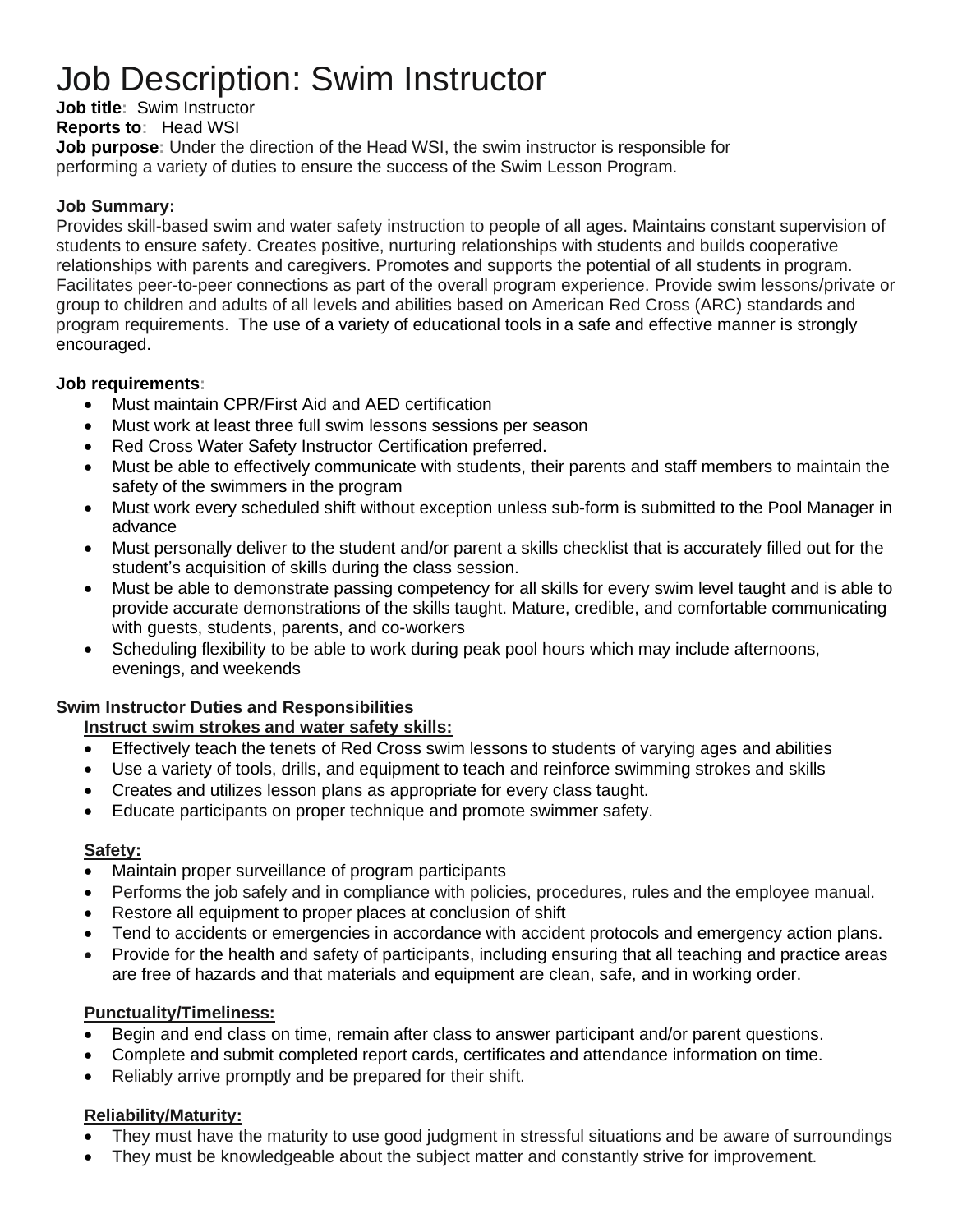# **Swim Instructor Skills, Knowledge, Abilities and Qualifications**

As strong and confident leaders, successful swim instructors think proactively on their feet to resolve any issues that may arise and are creative in their instruction of swim strokes and water safety skills. Additionally, preferred candidates will possess the following:

# **SKILLS:**

# **Communication skills** –

- Swim Instructors are also expected to answer any questions or concerns that patrons may have.
- Accurately assesses participants' skills, progress and ability levels and be able to communicate these to the participants and parents tactfully and truthfully.
- Maintain positive yet professional relations & communicate effectively with the students, parents & staff.
- Must be able to respond to and handle upset patrons in a positive and appropriate manner.

## **Manual/Physical Skills**:

• Must be able to demonstrate passing competency for all skills for every swim level taught and is able to provide accurate demonstrations of the skills taught.

## **Personal skills**

- Ability to fairly & consistently enforce the rules & policies of the Selah Aquatic Center
- 15 years of age or older
- Ability to work independently and possess energy and enthusiasm.
- Present a professional appearance & attitude at all times while maintaining excellent customer service.

#### **ABILITIES:**

- Independently make decisions which comply with overall facility policies and procedures
- Read, understand and explain facility policies and procedures;
- Accept constructive criticism and direction from supervisors;
- Respects decisions and authority of supervisors
- Motivate program participants;
- Undertaking all other jobs that need his/her attention, including additional duties issued by management
- Attends staff trainings and meetings: expected to participate in weekly in-service trainings, be evaluated and receive instruction to improve techniques, and perform CPR and teaching skills audits.

**Special Requirements:** Ability to pass pre-employment practical skills test in the water

## **\*Acceptable Swim Instructors Certifications include:**

American Red Cross Water Safety Instructor **With** The American Red Cross CPR Adult/Infant/Child. **OR** The American Heart Association Basic Life Support (BLS) Adult/Infant/Child. **OR**  The American Red Cross CPR – AED for Lifeguards

## **Special Working Conditions:**

Exposure to variable temperatures and weather conditions; strong and unpleasant odors and fumes such as chlorine; noise from children; allergens such as pollen and bee stings; pool chemical fluctuations which might cause irritation to eyes and skin; and the possibility of administering first aid which may involve exposure to infections which might cause chronic disease or death. A swim instructor should be comfortable working in a wet and watery environment. Stands in 78 - 88 degree water for five 30-minute periods while instructing and demonstrating swimming strokes and other aquatic techniques. He/she will have to wear a uniform provided by management.

#### **Other Requirements:**

Maintain professional attire at all times when on duty

• Athletic one-piece swim suit\* (i.e., Speedo, Nike, TYR)